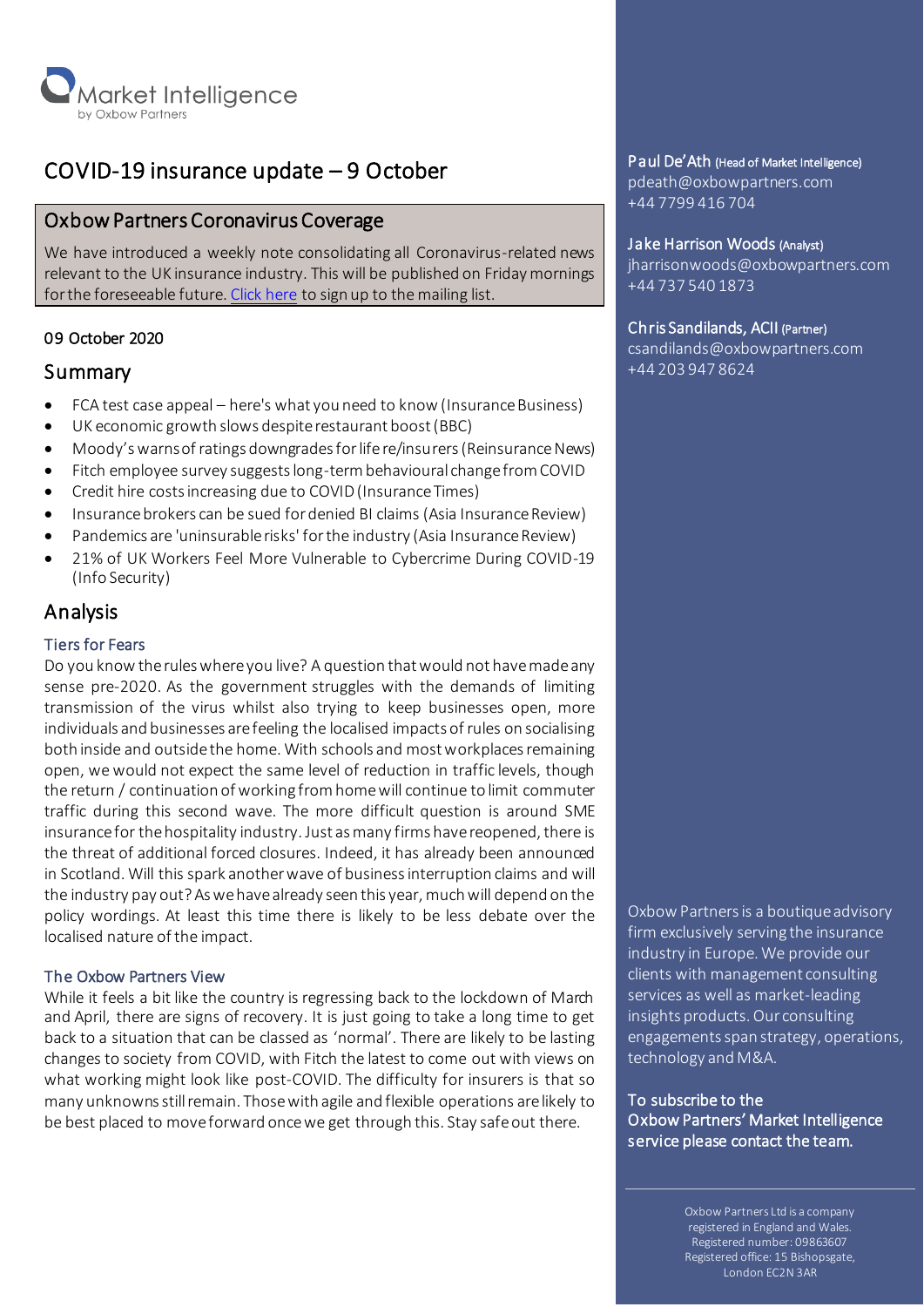

#### FCA test case appeal – here's what you need to know (Insurance Business)

As expected, on Friday 2<sup>nd</sup> the FCA test case appeal resulted in several parties being granted leapfrog certificates which will allow then to apply directly to the Supreme Court for permission to appeal. Apart from the FCA itself, Hiscox Action Group, Arch, Argenta Syndicate Management, MS Amlin, Hiscox, QBE and RSA were all granted permission. On the reverse of this, Ecclesiastical and Zurich, both touted as 'winners' in the test case outcome, have been the first to the break ranks and elected not to get involved in the fast-tracked appeals process. Meanwhile QIC, which is being challenged by the QIC Action Group, did apply for the right to appeal to the court but had its application denied.

#### [Read more](https://www.insurancebusinessmag.com/uk/news/breaking-news/fca-test-case-appeal--heres-what-you-need-to-know-235230.aspx)

#### UK economic growth slows despite restaurant boost (BBC)

The UK economy continued its recovery in August, growing by 2.1%, as the Eat Out to Help Out scheme boosted restaurants. However, this figure is below expectations and the economy remains 9.2% smaller than before Coronavirus. Despite August representing the fourth month of consecutive expansion since the downturn began, this has been at a lower rate than both June and July. Although the UK is no longer technically in recession, these figures do not bode well for the rest of the year as August had comparatively few government restrictions and the Eat Out to Help Out and furlough schemes have now either ended or are winding down.

#### [Read more](https://www.bbc.co.uk/news/business-54474490)

#### Moody's warns of ratings downgrades for life re/insurers (Reinsurance News)

Ratings agency Moody's has warned that US life re/insurers face potentialratings downgrades in light of pandemic-related exposures to their fixed income investment portfolios. Moody's noted that the virus has particularly hit consumer sensitive areas and severely impacted the supply of quality investments available. While diversification may go some way to mitigating the risk of higher downgrades and defaults, no amount of diversification will combatthe wide-ranging effects of COVID-19 on investments.Moreover, for US life insurersratings transition risk is amplified by their tally of over \$131 billion of total corporate bonds in oil & gas, which saw a surge in ratings downgrades during the first half of 2020.

#### [Read more](https://www.reinsurancene.ws/moodys-warns-of-ratings-downgrades-for-life-re-insurers/)

#### Fitch employee survey suggests long-term behavioural change from COVID

Fitch has conducted a survey of its global workforce to gauge opinions on some of the questions arising from the pandemic including short and long-term behavioural changes. The survey had over 1,000 anonymous responses. There was a general consensus around the desire to keep some aspects of home-working post the pandemicwith nearly three quarters of the respondents believing that (for those who can work from home), working patterns will be structurally changed with most staff working from home 2-3 days a week even once a medical solution to the virus has been found. Interestingly, on the issue of living patterns 61% of respondents believe that there will be a material shift in living away from urban centres with those based in London and New York more likely to expect this trend than those is smaller office locations. The shift to more permanentwork-from-home arrangements will impact the risk profiles of customers, but it is important for insurers to know their customers as a large part of the populationwill not have the option of working from home.

[Read more](https://your.fitch.group/rs/732-CKH-767/images/Fitch-Coronavirus-Will-Lead-to-Lasting-Behavioural-Changes-2020-10-02.pdf)